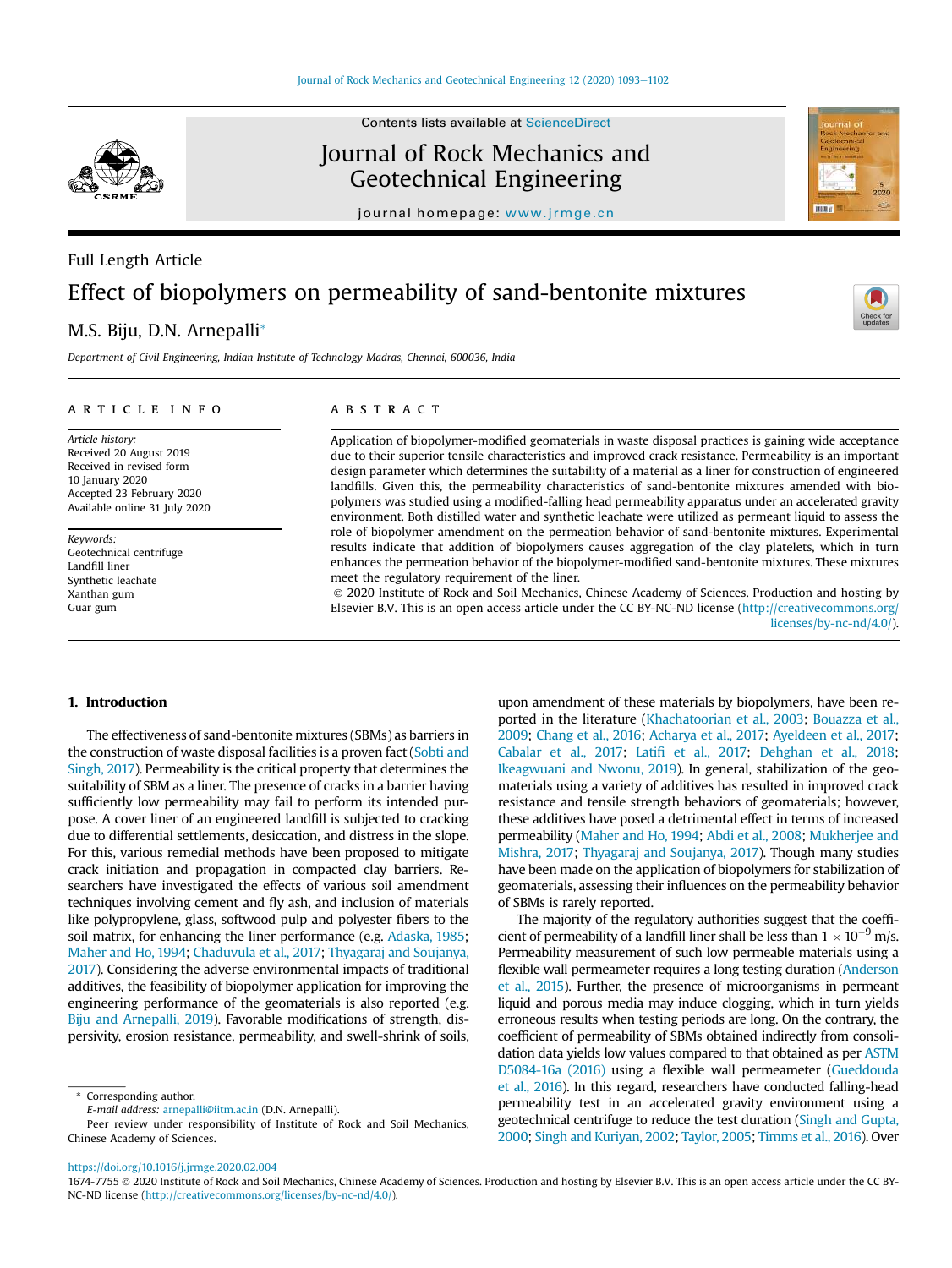the recent years, few studies have adopted complex data acquisition systems to record pressure variation throughout the test for enhancing the accuracy in permeability measurement (Tonder and Jacobsz, 2017).

On the contrary, the conventional falling-head test setup involving a drop in water level at the inlet boundary, and by maintaining a constant water level at the outlet boundary, yields result with moderate accuracy (Singh and Gupta, 2000). However, these methods either suffer from inaccuracies due to the evaporation loss and/or demand expensive data acquisition systems. Further, quantification of variation in the head difference due to evaporation is impractical. The error associated with these scenarios can result in a significant variation in the measured coefficient of permeability. For instance, if the permeability test on a soil sample having 50 mm in diameter and 10 mm in thickness in a conventional falling-head setup with inlet tube diameter of 6 mm provides a head drop from 180 mm to 130 mm in 3 h, the coefficient of permeability would be  $4.34 \times 10^{-9}$  m/s. If 2 mL of water was evaporated from the inlet tube during the test, which is possible during the permeability test in an accelerated gravity environment, instead of the final inlet head of 130 mm, the observed head would be 78 mm resulting in a coefficient of permeability of  $1.12 \times 10^{-8}$  m/s. Given this, the development of a permeability setup that can overcome this lacuna is mandatory. In addition, when a geomaterial under consideration is to be evaluated for its suitability as a landfill liner, involving leachate as permeant liquid is inevitable. Considering the practical difficulty, researchers have resorted to simulated or synthetic leachate instead of actual leachate collected from an engineered landfill (Rowe et al., 2002; Badv and Omidi, 2007; Bradshaw and Benson, 2014; Mishra et al., 2015; Leme and Miguel, 2018).

The present study aimed to investigate the permeability behavior of biopolymer-modified SBMs from the perspective of landfill liner applications. A simple permeability apparatus that can be used in the geotechnical centrifuge, without any complex data acquisition system, was developed. Also, the permeability of the chosen biopolymer-modified SBMs was assessed as per ASTM D5084-16a (2016), using the flexible wall permeameter, to validate the results obtained from the proposed permeability apparatus. Further, the role of confinement in terms of changing volume of the sample by allowing and restraining its void ratio was assessed.

#### 2. Materials and experimental investigations

The specimens used for this study were prepared by mixing guar gum and xanthan gum at different dry weight fractions with SBMs. Sodium bentonite of high purity supplied by the Versatile Specialty Mine Chem, Bhuj, India, was used for preparing various SBMs having different bentonite fractions in them. The X-ray diffractogram and other basic characteristics of selected bentonite reported in Fig. 1a and Table 1 confirm that the dominant mineral is montmorillonite. The chemical composition of the bentonite was assessed by employing X-ray fluorescence spectrometer, and the elemental composition in its oxide form is listed in Table 2.

Srikanth (2017) studied the effect of the grain size distribution of sand in SBM on its overall engineering performance and reported that fine-sand provides smaller coefficient of permeability compared to coarse-sand. Given this observation, Indian standard fine-sand (grade-III) was chosen for this study, and its physical and mineralogical characteristics are shown in Fig. 1b and Table 1.

#### Table 1

Physical properties of materials used in the study.

| Material | Property                             | Unit     |           | Value Standard             |
|----------|--------------------------------------|----------|-----------|----------------------------|
|          | Bentonite Specific gravity           |          | 2.73      | ASTM D5550-14 (2014)       |
|          | Liquid limit                         | %        | 750       | ASTM D4318-17 (2017)       |
|          | <b>Plastic limit</b>                 | %        | 50        | ASTM D4318-17 (2017)       |
|          | Plasticity index                     | %        | 700       | ASTM D4318-17 (2017)       |
|          | Shrinkage limit                      | %        | 12        | ASTM D427-04 (2004)        |
|          | Zeta potential                       | mV       | $-121$    |                            |
|          | Organic content                      | %        |           | 0.428 ASTM D2974-14 (2014) |
|          | Swell index                          | mL/(2 g) | 43        | ASTM D5890-11 (2011)       |
|          | pH value                             |          | 7.8       | ASTM D4972-18 (2018)       |
|          | Content of fine sand                 | %        | $\Omega$  |                            |
|          | Content of silt                      | %        | $\Omega$  |                            |
|          | Content of clay                      | %        | 100       |                            |
|          | Classification of soil               |          | CH.       | ASTM D2487-17 (2017)       |
|          | Fine-sand Specific gravity           |          | 2.65      | ASTM D5550-14 (2014)       |
|          | Effective size, $D_{10}$             | mm       | 0.16      |                            |
|          | $D_{30}$                             | mm       | 0.23      |                            |
|          | $D_{60}$                             | mm       | 0.28      |                            |
|          | Uniformity coefficient, $C_{11}$     |          | 1.72      |                            |
|          | Coefficient of curvature, $C_c$      |          | 1.15      |                            |
|          | Maximum void ratio, $e_{\text{max}}$ |          | 0.9       | ASTM D4253-16 (2016)       |
|          | Minimum void ratio, e <sub>min</sub> |          | 0.6       | ASTM D4254-16 (2016)       |
|          | pH value                             |          | 8         | ASTM D4972-18 (2018)       |
|          | Content of fine sand                 | %        | 100       |                            |
|          | Content of silt                      | %        | $\Omega$  |                            |
|          | Content of clay                      | %        | $\Omega$  |                            |
|          | Classification of soil               |          | <b>SP</b> |                            |

Note: Fine sand size:  $\leq 0.425$  mm and  $> 0.075$  mm; silt size:  $\leq 0.075$  mm and  $>0.002$  mm; clay size:  $\leq 0.002$  mm;  $D_{10}$ : The grain diameter corresponding to 10% passing; *D*30: The grain diameter corresponding to 30% passing; *D*60: The grain diameter corresponding to 60% passing.



Fig. 1. X-ray diffractogram of (a) fine-sand and (b) bentonite.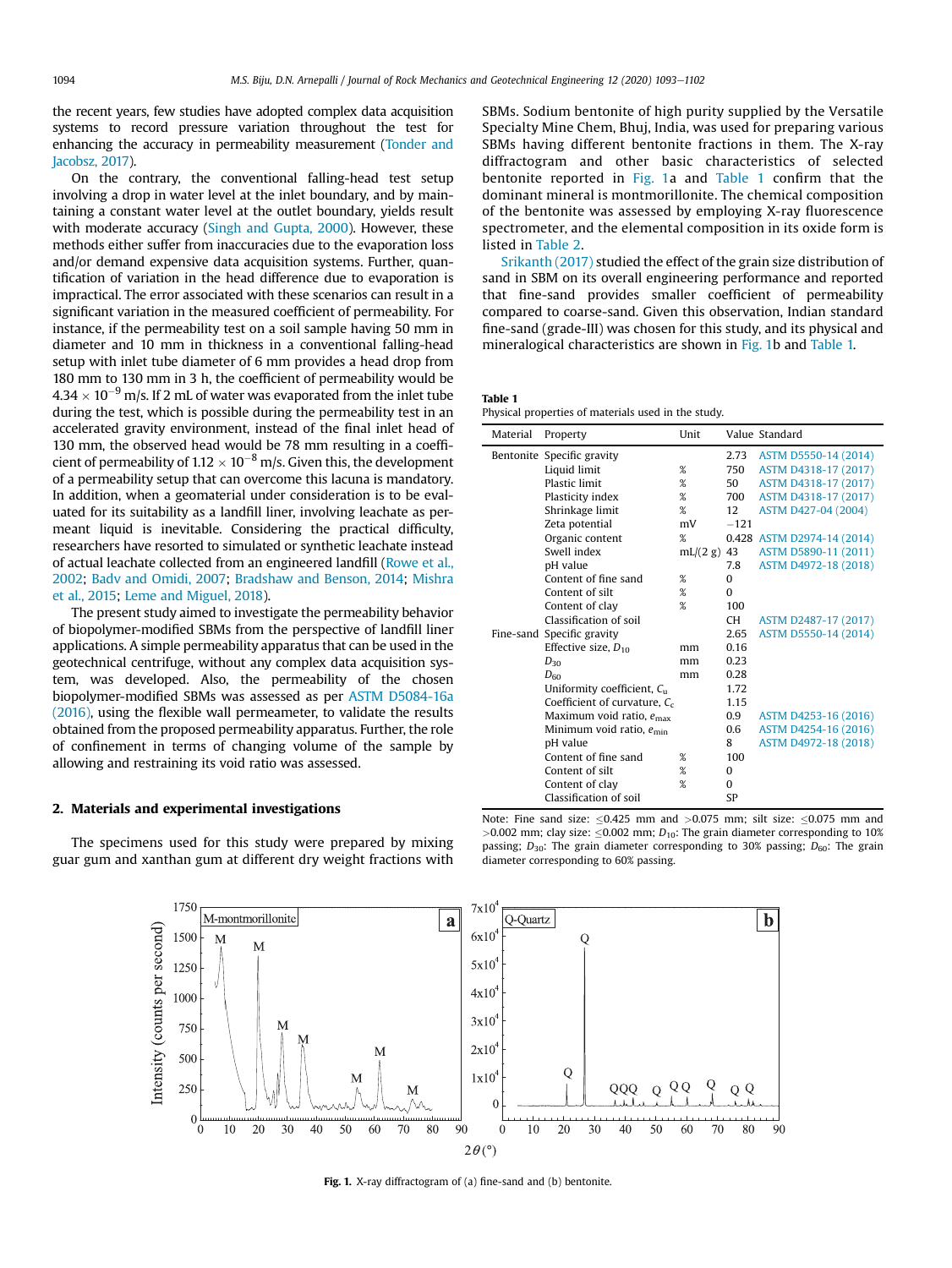| Table 2 |                                        |  |  |
|---------|----------------------------------------|--|--|
|         | Chemical composition (%) of bentonite. |  |  |

| Na        | Mg <sup>2</sup> | Al <sup>3</sup> | Si <sup>4</sup> | cь   | $V^+$<br>$\mathbf{v}$ | :∠∼<br>cα | خى<br>ບປ | $Ti4+$<br> | 1J   | F <sub>0</sub> | $Zn^2$<br>$-$ | ω    |
|-----------|-----------------|-----------------|-----------------|------|-----------------------|-----------|----------|------------|------|----------------|---------------|------|
| າາ<br>د.د | 3.35            | 8.58            | 27.69           | 0.22 | 0.14                  | 0.55      | 0.01     | 0.78       | 0.08 | 8.07           | 0.07          | 47.2 |

The fine-sand was mixed thoroughly with bentonite in a dry condition at various proportions by weight (25%, 45%, 65% and 85%). The geotechnical characteristics of the SBMs were determined as per relevant standards (ASTM D698-12, 2012; ASTM D4318-17, 2017), and the obtained results are reported in Table 3.

Anionic biopolymer xanthan gum and non-ionic biopolymer guar gum supplied by Sisco Research Laboratories, Bombay, India, were used as the soil stabilizers. As per the World Health Organization (WHO), the selected biopolymers are considered to be nontoxic, and hence, no dosage limits were prescribed for ingestion (WHO, 1975, 1987). Guar gum is derived from the seeds of *Cyamopsis tetragonoloba,* and the hydroxyl groups in its polymer chains help in forming hydrogen bonds. Xanthan gum, a branched polysaccharide produced by Xanthomonas bacteria, is commercially available since 1960. Xanthan gum has cellobiose as the monomer and the polymer side chains consisting of a trisaccharide were composed of  $D$ -mannose ( $\beta$ -1,4), p-glucuronic acid  $(\beta-1,2)$  and p-mannose, which is attached to alternate glucose residues in the backbone by  $\alpha$ -1,3 linkages (Petri, 2015). Xanthan gum is a highly stable polysaccharide that is not easily degraded by the microorganisms presented in the soil (Cadmus et al., 1982). The viscosities of 2% guar gum and 3% xanthan gum solutions are more than 700 Pa s, and hence wet mixing of biopolymer beyond these concentrations with the soil becomes tedious (Chudzikowski, 1971; Chen et al., 2013). As the high viscosity brings down the workability, the maximum quantities of guar gum and xanthan gum to be added were restricted to 2% and 3% by weight of soil, respectively.

Biopolymers can be mixed with geomaterials using either wetmixing or dry-mixing technique. In the wet-mixing procedure, initially, a solution of a biopolymer is prepared by mixing a known quantity of biopolymer with water, and then the solution is uniformly mixed with soil. In dry-mixing, soil and powdered biopolymer are mixed thoroughly in dry condition, and subsequently, water is added to it (Chang et al., 2015). When a biopolymer is added to water in the wet-mixing approach, the configuration of the biopolymer changes from coiled to an extended form (Theng, 2012). On the contrary, during dry-mixing, the coiled biopolymers in the constrained void spaces cannot access as many soil-solid surfaces as in the wet-mixing even after addition of water. Owing to the advantages of wet-mixing, the biopolymers in different fractions (0.5%, 1%, 1.5%, 2% and 0.5%, 1%, 2%, 3% for guar gum and xanthan gum, respectively) and SBMs were

#### Table 3

| Geotechnical characteristics of sand-bentonite mixtures. |  |  |
|----------------------------------------------------------|--|--|
|                                                          |  |  |

| Sand | Liquid<br>content $(\%)$ limit $(\%)$ | Plastic<br>limit (%) | content $(\%)$ | Optimum moisture Maximum dry unit<br>weight $(kN/m3)$ |
|------|---------------------------------------|----------------------|----------------|-------------------------------------------------------|
| 0    | 750                                   | 50                   | 45             | 12                                                    |
| 25   | 460                                   | 41                   | 30             | 13.9                                                  |
| 45   | 355                                   | 30                   | 22.5           | 15.6                                                  |
| 65   | 245                                   | 27                   | 15.6           | 17.4                                                  |
| 85   | 120                                   | 25                   | 13.8           | 18.3                                                  |

| Ш |
|---|
|---|

Chemical properties of permeant liquid.

wet-mixed, to assess the engineering properties of the biopolymermodified SBMs.

Based on the results of the standard Proctor compaction test, the weight of SBM and quantity of water required for preparing specimens having a known compaction state were calculated. A known quantity of biopolymer was added to the predetermined volume of deionized water and mixed thoroughly in an orbital shaker for 48 h, to ensure the proper dispersion of biopolymer in the suspension. The suspension thus prepared was mixed with SBM and allowed it to mature by storing it in an air-tight polyethylene bag.

Deionized water and strong synthetic leachate were selected for conducting the permeability experiments. Bradshaw and Benson (2014) analyzed data of more than 2000 landfill leachate samples and suggested the composition of real and synthetic leachates. Their analysis was primarily based on the ionic strength and relative abundance of monovalent and multivalent cations (RMD) presented in the leachate. Given this observation, the present study has considered synthetic leachate having the chemical composition as suggested by Bradshaw and Benson (2014), and the details are listed in Table 4.

For performing a flexible wall permeability test, the premixed SBM was placed in a mold and compacted to obtain a cylindrical specimen of 38 mm in diameter and 25 mm in height representing its optimum compaction state. The permeability of the specimen was measured following ASTM D5084-16a (2016). The initial portions of the curves of time versus volumes of the influent and effluent were found to exhibit slightly different slopes due to the progressive saturation of the sample. Hence, the segment in which the curves of time versus influent and effluent volumes have shown identical response is used for determining the coefficient of permeability of SBMs.

Since the flexible wall permeameter demands long testing periods to arrive at the coefficient of permeability, a modified-falling head permeameter setup is fabricated, as shown in Fig. 2, for assessing the permeability of SBMs using a geotechnical centrifuge. The permeability apparatus consists of a 50 mm diameter Perspex tube fixed on a rigid platform, which allows the water to move out through an opening connected to a 10 mm diameter graduated tube. The soil sample is kept at the bottom of the Perspex tube, which, in turn, is sandwiched between porous stones. To avoid the change in volume of the specimen due to swelling, the movement of the upper porous disc is restrained using a spacer rod. Water was filled in the 10 mm diameter graduated tube to impose a known hydraulic head, and the entire setup was subjected to centrifugation, allowing permeant liquid to flow through the soil in an upward direction. This arrangement avoids the preferential flow of permeant liquid through an unnoticeable annular space between the sample and the inner circumference of the Perspex tube as well as through the micro-cracks which might have formed during the sample preparation. The percolate passing through the specimen was allowed to accumulate on its top (i.e. within the large Perspex

| Permeant liquid                       | Cation concentration (mmol/L) |       |           |           | Ionic strength (mmol/L) | RMD $((mol/L)^{0.5})$ | pH value | Electrical conductivity (mS/m) |
|---------------------------------------|-------------------------------|-------|-----------|-----------|-------------------------|-----------------------|----------|--------------------------------|
|                                       | $Na+$                         | $K^+$ | $Mg^{2+}$ | $Ca^{2+}$ |                         |                       |          |                                |
| Deionized water<br>Synthetic leachate | 33.1                          | 4.9   | 18.7      | 13.5      | 83.5                    | 0.212                 | 6.9      | 950                            |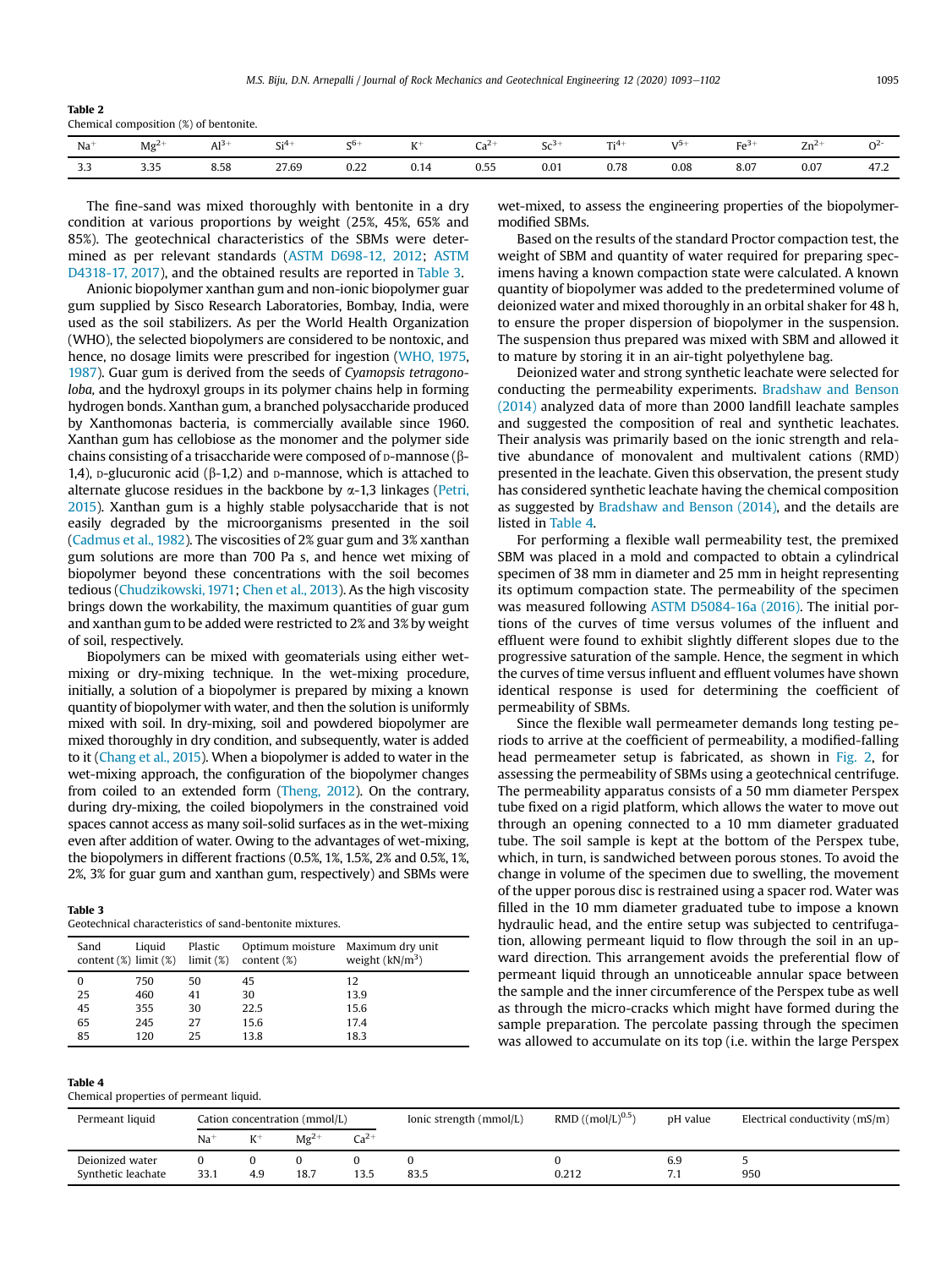

Fig. 2. Schematic and pictorial view of proposed falling-head permeameter.

tube of 50 mm in diameter). Before measurement of the coefficient of permeability of the sample, a minimum of three pore volumes of permeant liquid was allowed to pass through it for ensuring its complete saturation.

While constructing the compacted clay liners as a part of the cover liner system of an uncontrolled waste dumps or as an engineered intermediate landfill cover, these liners are not subjected to surcharge loads. To simulate these field scenarios, the permeability tests were conducted by allowing the change in volume of the specimen in an upward direction. The permeant liquid was allowed to flow through the sample until the volume change ceases before measuring its permeability. For simulating the 500 mm thick liner in the field, the specimen of 10 mm in thickness was subjected to accelerated gravity of 50 times the acceleration of gravity on the surface of the earth (Taylor, 2005). A similar procedure was followed for simulating the permeation of leachate through the liner by considering the synthetic leachate as the permeant liquid.

Since the hydraulic boundary conditions (i.e. water levels in the proposed setup) at the inlet and outlet of the specimen are continuously varying during the falling-head test, the formulation of a mathematical expression for determining the coefficient of permeability is essential and the derivation of the same is explained, as shown in Fig. 3.

Let the cross-sectional area of graduated inlet tube be *a,* and the cross-sectional area of specimen (i.e. large Perspex cylinder) be *A*. In a given test duration  $dt$ , the water level was reduced by  $dh_1$  in the graduated tube and increased by dh<sub>2</sub> in the large Perspex cylinder, causing a head difference to reduce from  $h_1$  to  $h_2$ , as shown in Fig. 3.

When the soil sample is completely saturated, the decrease in the volume of water in the smaller tube should be equal to an increase in the volume of water in the larger cylinder as given below:

$$
adh_1 = Adh_2 \tag{1}
$$

The head difference caused due to flow in time d*t* is

$$
dh = h_1 - h_2 = dh_1 + dh_2 \tag{2}
$$

Substituting Eq. (1) into Eq. (2) results in the following relationship:

$$
dh_1 = \frac{A}{A+a} dh \tag{3}
$$



Fig. 3. Variation of the hydraulic head during the falling head permeability test.  $dh_1$ and dh<sub>2</sub> are the water level variations in graduated inlet and outlet tubes in the permeameter, respectively; and  $h_1$  and  $h_2$  are the initial and final head differences, respectively.

In general, the governing equation for flow through porous media can be expressed as

$$
-\frac{\partial p}{\partial x} = \frac{1}{k} \mu v_f + \beta \rho v_f^2 \tag{4}
$$

where *p* is the pressure, *x* is the length of the porous media, *k* is the intrinsic coefficient of permeability,  $\mu$  is the dynamic viscosity of permeant liquid,  $v_f$  is the velocity of flow,  $\rho$  is the fluid density, and  $\beta$ is the Forchheimer coefficient (Bear, 1972; Hellström and Lundström, 2006; Sobieski and Trykozko, 2014). When the seepage velocity is low, and the corresponding Reynolds number, *Re*, is less than unity, Eq. (4) reduces to Darcy's law. Incidentally, the seepage velocity through the geomaterials considered in this study is found to be very small, and hence, Darcy law can be used to represent the flow of permeant liquid in these materials. According to Darcy law, the volume of water flowing through the sample in time d*t* is

$$
adh_1 = k i A_s dt = k \frac{h}{L} A_s dt \qquad (5)
$$

where *A*<sup>s</sup> is the cross-sectional area of soil specimen, *L* is the length of soil specimen, and *i* is the hydraulic gradient.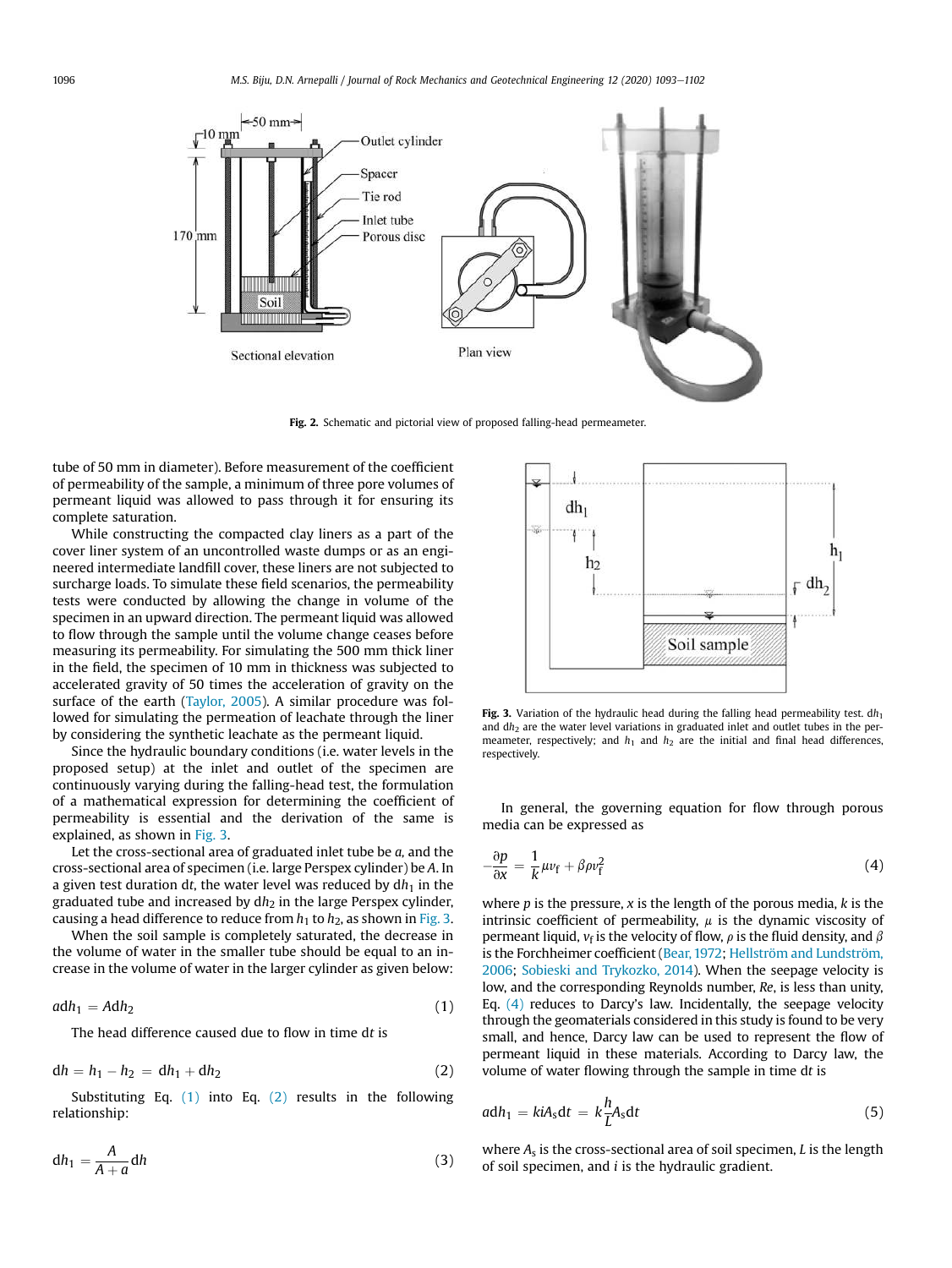Substituting Eq. (3) into Eq. (5) yields

$$
a\left(\frac{A}{A+a}\right)dh = k\frac{h}{L}A_s dt
$$
\n(6)

If the flow through the soil sample from time  $t_1$  to  $t_2$  causes a head difference to fall from  $h_1$  to  $h_2$ , it can be represented as

$$
\int_{h_2}^{h_1} \frac{dh}{h} = \int_{t_2}^{t_1} k \frac{(A+a)A_s}{A} \frac{1}{aL} dt
$$
\n(7)

Integrating and rearranging the terms results in the expression for the coefficient of permeability as

$$
k = \frac{2.303aL}{A_s \Delta t \left(1 + \frac{a}{A}\right)} \log_{10} \frac{h_1}{h_2}
$$
(8)

In each permeability test, the angular velocity in terms of rotations per minute (RPM) was calculated to obtain imposed gravitational field (i.e. *Ng* value, where *N* is a multiplying factor, and *g* is the acceleration due to gravity), and the permeameters containing soil specimens were centrifuged for a definite period. The weight of permeameter with the sample and permeant liquid, and the fluid level in the inlet and outlet tubes were noted before and after the test. The cross-sectional areas, test duration, and angular velocity were recorded. For each sample, experiments were conducted in duplicate and the average value of the coefficient of permeability was reported.

Evaporation from the inlet and outlet occurs with the permeation during the centrifugation. To quantify the water level drop due to evaporation, a setup having four different diameter tubes is fabricated, as shown in Fig. 4 and subjected to centrifugation along with permeameters. The loss of water level in the tubes was determined and it was found that the evaporation is proportional to *D n* , where *D* is the diameter of the tube and *n* is a constant. Hence, mass loss,  $w_{\rm t}$ , from the graduated tube of diameter  $d$  in time  $\Delta t$  can be written as follows:

$$
w_t = k_{\rm e} d^n \Delta t \tag{9}
$$

where  $k_e$  is the proportionality constant.

Similarly, mass loss,  $w_c$ , due to evaporation from the large Perspex tube of diameter *D* can be written as

 $w_c = k_e D^n \Delta t$  $n\Delta t$  (10)

If the total mass loss which can be directly measured is *w*, the constant of proportionality can be determined as



Fig. 4. Test setup to study the variation in evaporation rate with tube diameter.

$$
k_{\rm e} = \frac{w}{\Delta t (d^n + D^n)}
$$
\n(11)

The level drop from tube and containers can be determined as  $\frac{d^n}{\pi}$   $[\pi d^2(d^n + D^n)]$  and  $wD^n/[\pi D^2(d^n + D^n)]$ , respectively. The final head difference  $h'_2$  after incorporating the evaporation correction becomes

$$
h_2' = h_2 - \left[\frac{w}{\pi(d^n + D^n)} \left(\frac{D^n}{D^2} - \frac{d^n}{d^2}\right)\right]
$$
 (12)

The coefficient of permeability determined using the centrifuge permeability test at *Ng* condition will be *N* times that of the permeability at the 1*g* condition. Hence, coefficient of permeability from centrifuge permeability test can be written as

$$
k = \frac{2.303aL}{NA_s \Delta t \left(1 + \frac{a}{A}\right)} \log_{10} \frac{h_1}{h_2'}
$$
(13)

To understand the primary reason behind the change in permeability of biopolymer-modified SBMs with sand and biopolymer contents, the morphological study was conducted with the help of a scanning electron microscope (SEM). The fabric variation of bentonite with the addition of biopolymers was imaged and investigated.

#### 3. Results and discussion

The results of evaporation from the tubes having different diameters are shown in Fig. 5. The analysis of evaporation data provides the *n* value used in Eqs. (9)-(12) as 1.8, which matches with the value reported in the literature (Hisatake et al., 1993).

Fig. 6 shows the results of the permeability test conducted on SBMs having different sand contents. The results from the flexible wall permeability tests under the constant-head and centrifuge permeability tests in 50*g*, 100*g*, and 150*g* conditions under variablehead corroborate each other, demonstrating the efficacy of the proposed test methodology. The trend shows a sudden variation in the permeability only when the sand content exceeds 65% in the SBMs. Hence, the value 65% can be considered as a threshold, which causes a variation in the soil structure. The coefficient of permeability of pure bentonite is moderately less than that of all SBMs considered in this study. Based on these results, pure bentonite and SBM with 65% sand content (SBM $_{65}$ ) were considered for assessing



Fig. 5. Variation in evaporation rate with the diameter of tubes.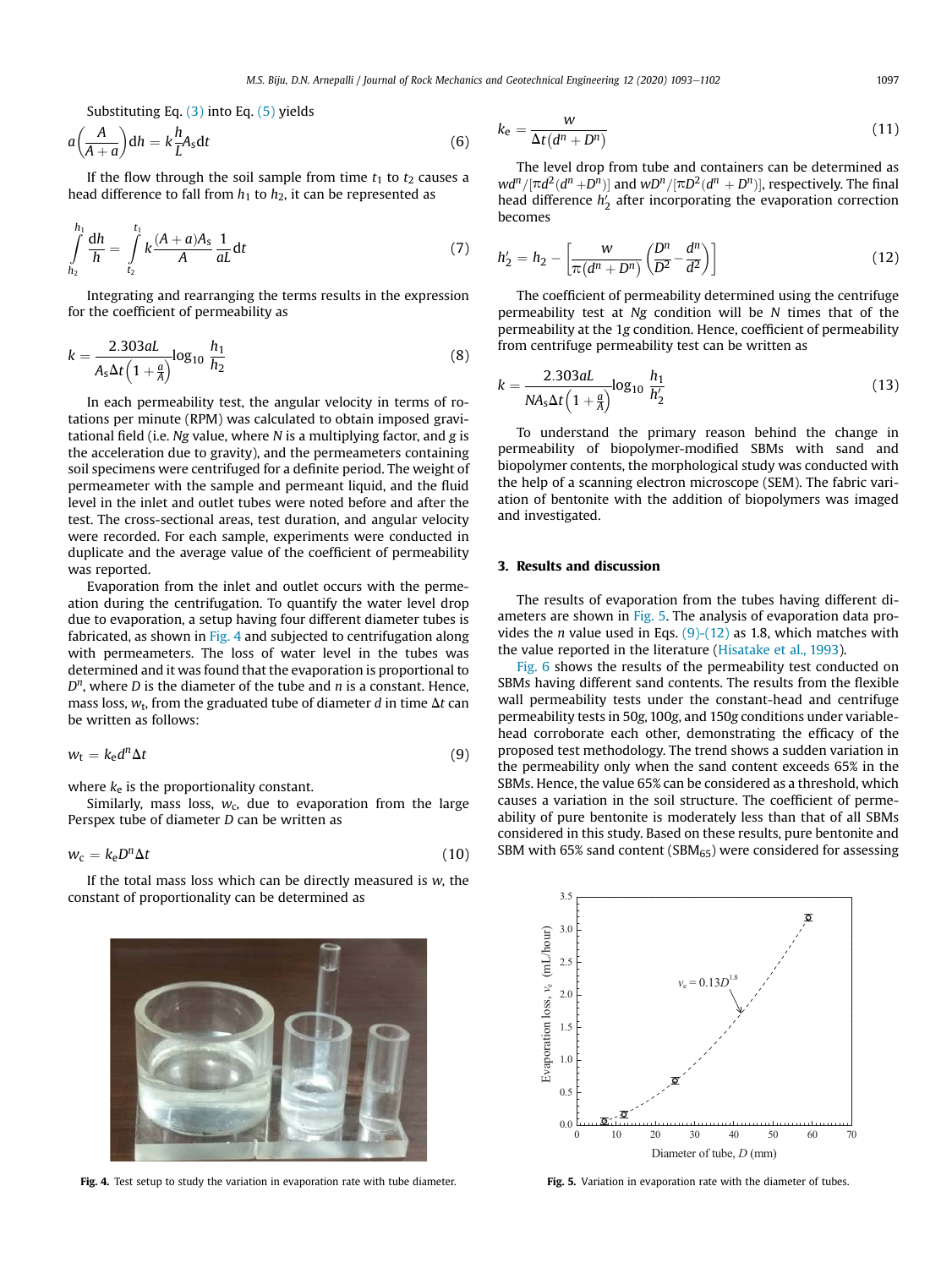

Fig. 6. Variations in the coefficient of permeability of sand-bentonite mixtures with sand content.

the influence of biopolymer amendment on their permeability characteristics.

Fig. 7 shows the variations of coefficient of permeability of  $SBM_{65}$ and pure bentonite with the biopolymer content. The difference in permeability when volume change is restricted (confined) and allowed (unconfined) is also depicted. Fig. 8 shows the variations of the coefficient of permeability when the permeant liquid is synthetic leachate. It can be observed from Figs. 7 and 8 that the coefficient of permeability of geomaterials considered in this study is greater when tested by allowing the volume change of the sample. For comparison, both flexible wall and confined falling-head tests are required to perform; however, the unconfined falling-head tests represent the field scenario of cover liners, and hence results from these tests shall be used in the design of liners. An increase in biopolymer content causes an increased permeability, which is contradicting with the permeation behavior of biopolymer-modified noncohesive and nonexpansive soils reported in the literature. Results from the tests using synthetic leachate also indicate higher permeability values. Though the coefficient of permeability of biopolymer-modified SBMs is higher than that of untreated SBMs, the coefficients of permeability of modified-SBMs are less than threshold of  $1 \times 10^{-9}$  m/s, recommended by various regulatory authorities (CJJ113, 2007; CPHEEO, 2016). Hence, biopolymer modification can be recognized as an effective stabilization strategy, considering its superior performance in terms of crack resistance and strength, as highlighted in the literature (Biju and Arnepalli, 2019).

#### *3.1. Variation of permeability with sand content*

It can be observed from Fig. 7 that the permeability of SBM increases with an increase in sand content. In addition to the formation of preferable paths through the sand-bentonite interface, the change in the fabric also plays a crucial role in the permeability increase. The geomaterial initially in cohesive structure moves towards the coarsegrained skeletal structure with an increase in sand content. Previous studies have concluded that geomaterial in cohesive structure performs better as hydraulic barriers (Kenney et al., 1992; Proia et al., 2016). On the contrary, for the geomaterials to be in coarse-grained structure, the sand skeletal void volume,  $e_{sw}$  should be higher than the volume occupied by bentonite. With an increase in sand content, *e*sv increases and bentonite volume decreases. When the sand content reaches 85%, the fabric changes from fine-grained to coarse-grained skeletal structure, providing easier paths for permeant liquid to move through it. This results in a considerable increase in the coefficient of permeability. Though the volume of hydrated bentonite volume is sufficient to fill all the voids corresponding to  $e_{\rm sv}$ , nonuniform distribution of bentonite and sand may create preferential paths, as shown in Fig. 9. The SBM having a sand content up to 65% yields clay matrix structure even when the mixtures are airdried. This is due to the fact that the volume of bentonite at its shrinkage limit is sufficient to fill the sand skeletal void volume. Consequently, the increase in sand content beyond this threshold leads to an increase in coefficient of permeability, as depicted in Fig. 6.

#### *3.2. Variation of permeability with biopolymer content*

Figs. 7 and 8 show an increase in permeability with addition of biopolymers. The flow of permeant liquid through a compacted specimen will be through inter- and intra-aggregate flow paths, as shown in Fig. 10, and the inter-aggregate flow paths will be contributing much to the coefficient of permeability (Olsen, 1962; Scholes et al., 2007; Bayesteh and Mirghasemi, 2015). Water



Fig. 7. Variations in the coefficient of permeability of bentonite and sand-bentonite mixture determined using deionized water as permeant liquid, amended with (a) xanthan gum and (b) guar gum.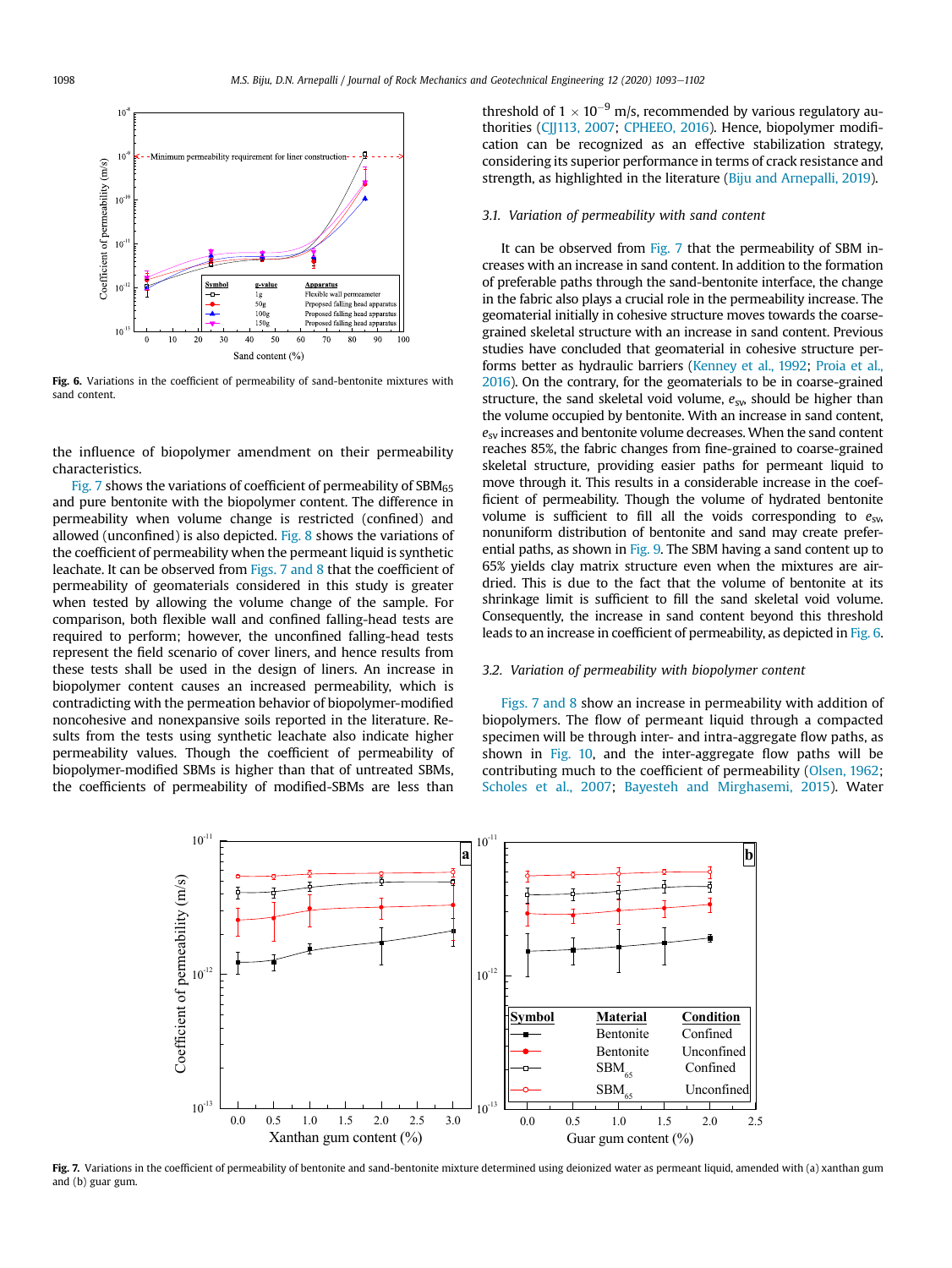

Fig. 8. Variations in the coefficient of permeability of bentonite and sand-bentonite mixture determined using synthetic leachate as permeant liquid, amended with (a) xanthan gum and (b) guar gum.



Fig. 9. Schematic indicating the formation of preferential flow paths (a) from uniform distribution of sand and bentonite and (b) from nonuniform distribution of sand and bentonite.



Fig. 10. Flow paths in compacted clay specimen through (a) inter-aggregate pores and (b) intra-aggregate pores.

molecules firmly attached around the clay particles inside aggregate will create negligibly small effective flow paths allowing flow only through the inter-aggregate paths. Thus the size and formation of aggregates or packets in clays considerably influence permeability (Benson and Daniel, 1990).

The addition of biopolymers causes aggregation of clay particles by binding them together, forming higher sized aggregates (Nugent, 2011). When a biopolymer is added to the soil, it forms a thin coating over the aggregates through secondary bonds. The polar components in the biopolymer may participate in the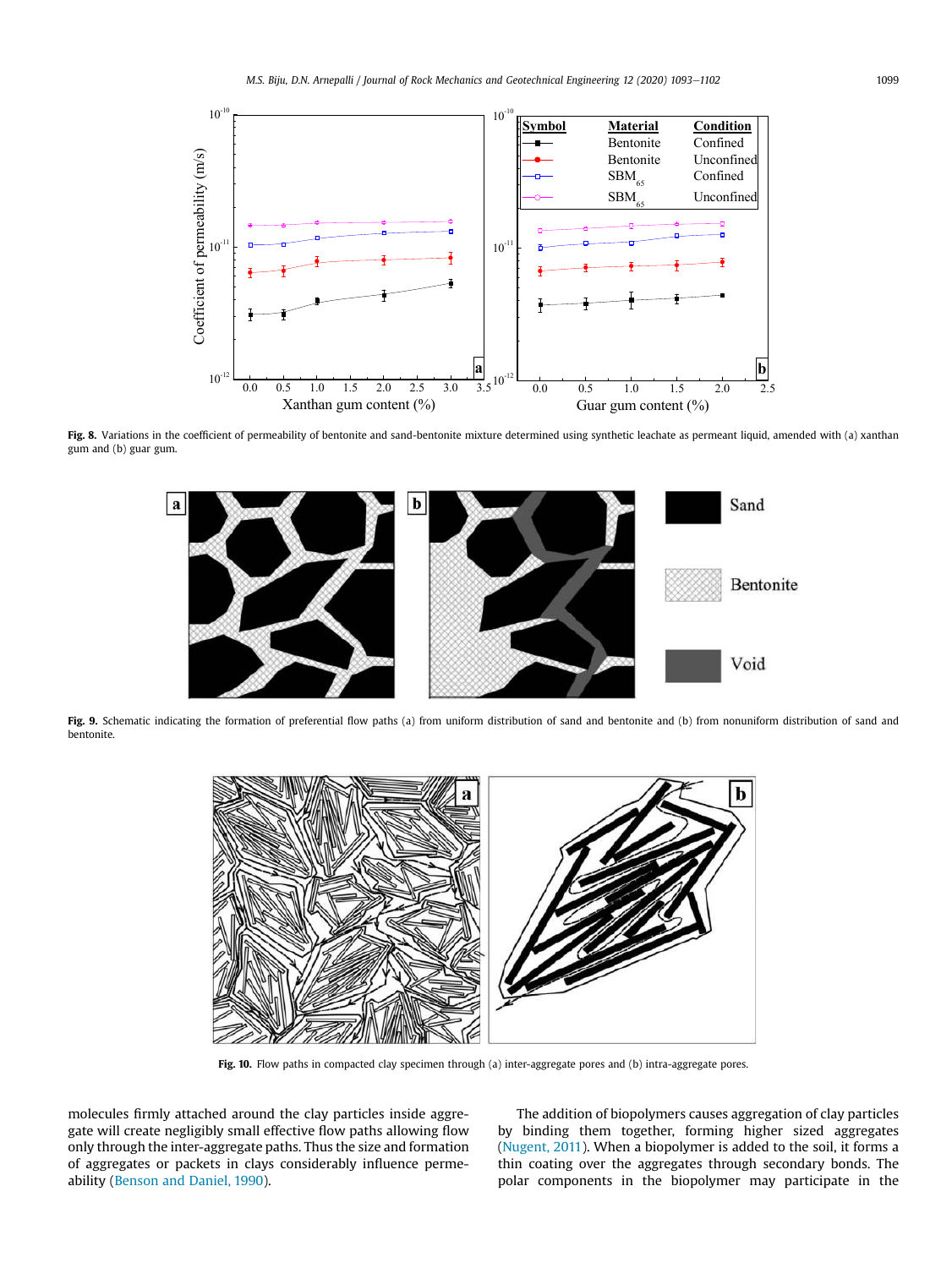

Fig. 11. Scanning electron microscope images of biopolymer-modified bentonite.

interaction with the charged surfaces of the soil, which in turn enhances the adhesion. As a result, the ionic, hydrogen or van der Waals bonds lead to enwrapment of the soil aggregates and formation of larger aggregates. The SEM images at 68 times of magnification shown in Fig. 11 helps in explaining how the aggregate size changes with an increase in biopolymer content. Smaller aggregate size and pore size can be observed in the SEM image of untreated bentonite. In the next image with 0.5% biopolymer, these aggregates combine together to form a much larger one causing larger voids. The aggregate size and void size progress with increases in both guar gum and xanthan gum addition, as indicated in Fig. 11 using double-headed arrows. The increased aggregation leads to larger inter-aggregate flow paths resulting in higher permeability.

The observed increase in permeability with addition of biopolymers is well within one order of magnitude, as presented in Figs. 7 and 8. If the sole reason for the change in permeability is the change in aggregate size, the variation should have been higher than the observed value. Liu et al. (2017) described the mechanisms of soil stabilization by polymers as a collective process of filling the void volume, enwrapping, and physicochemical interaction. The hydrogel formed with the biopolymers existing in the pore spaces will cause a reduction in the flow. The interactions between the soil and biopolymer are predominantly physical in nature. Majority of the physisorption interactions exhibit reversibility; however, the probability of desorption of the polymer from the soil is restrained by the octopus effect of the biopolymer (Theng, 2012). Even after the flow of many pore volumes of water or leachate through the soil, the octopus effect holds the biopolymers in position. Thus a combined effect of the widening of the flow paths, filling a portion of the voids and the octopus effect controls the coefficient of permeability.

#### *3.3. Role of con*fi*nement*

The flow through the selected material under confined conditions is less than that under unconfinements. When the material is used as an intermediate cover liner, no significant surcharge load acts on it to arrest the volume change. This scenario was simulated by performing the tests under unconfined conditions. The permeability test under an accelerated gravity environment conducted to simulate a field liner of 500 mm thick provided higher permeability, as seen in Figs. 7 and 8. As the flow occurs through the interaggregate voids, it tries to push away the aggregates, creating larger flow channels; the flow will be through these enlarged channels providing higher permeability. However, in the field, the possibility of such a high potential head, which can cause the creation of easier paths through pushing away the particles, is rare. Nevertheless, being on the conservative side, it is advisable to use the permeability values obtained from the unrestrained test.

### *3.4. Role of leachate*

The lower coefficient of permeability of SBM obtained while tested with deionized water is mainly attributed to the reduction in the size of the effective flow channels, which in turn is influenced by the diffused double-layer of montmorillonite mineral presented in it (Mesri and Olson, 1971). The increase in cation concentration (leachate as a permeant liquid) results in contraction of diffuseddouble layer and causes broader flow paths, which in turn alters the coefficient of permeability. For instance, the  $k$  value of  $SBM_{65}$  is changed from  $10^{-11}$  m/s to  $10^{-10}$  m/s, when the permeant liquid is synthetic leachate instead of deionized water. Since the concentration of cations in synthetic leachate is significant, the permeability increases when tested under both confined and unconfined conditions. As the flow of leachate through an intermediate liner is evident, the permeability values obtained using SL are advisable for design of such liners.

#### 4. Conclusions

This study analyzed the effect of the biopolymer amendment on permeability characteristics of SBMs. To overcome the limitation of the longer duration of test associated with flexible wall permeameter, a modified-falling head permeameter apparatus, which considers the evaporation aspect, is presented. The proposed apparatus was used to assess the variation in permeability of biopolymer-modified SBMs by allowing and restraining volume change of the specimen, under an accelerated gravity environment. The permeability of a compacted material subjected to volume change is higher compared to that of restrained condition. The variation in permeability when the permeant liquid changed from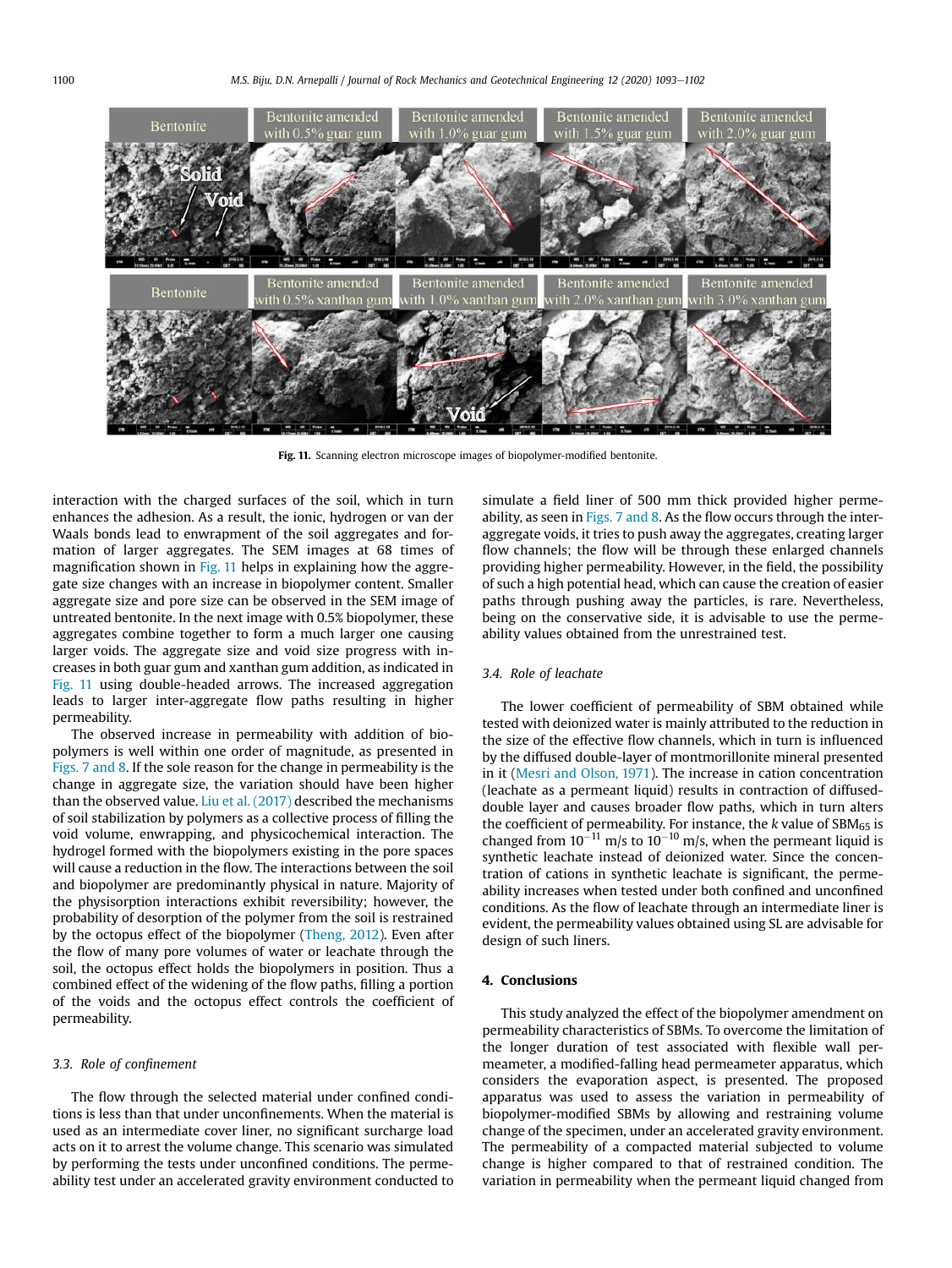deionized water to leachate was also presented. The results inferred that SBMs with sand content up to 65% can be used as liner material for the construction of intermediate compacted clay liners.

Further, it was established that the biopolymer amendment had induced aggregation of clay platelets, which in turn created wider effective flow paths. The change of permeant liquid from deionized water to leachate resulted in the contraction of the diffused doublelayer on the clay surface. Flow-through the soil in an unrestrained condition allowed the aggregates to move apart by enabling the permeant liquid to pass through the increased pore spaces. The synergetic influence of the factors mentioned above is found to be responsible for an increase in the permeability of biopolymermodified SBMs. However, even in the most critical condition, where the flow of synthetic leachate through SBM with 65% sand content under an unrestrained condition, the coefficient of permeability of the modified-SBM was found to be less than the minimum threshold advocated by regulatory guidelines (i.e.  $1 \leq 1 \times 10^{-11}$  m/s). Based on this observation, it can be concluded that the proposed environmental-friendly stabilization technique can be accepted to improve the overall engineering properties of geomaterials.

#### Declaration of competing interest

The authors wish to confirm that there are no known conflicts of interest associated with this publication and there has been no significant financial support for this work that could have influenced its outcome.

#### References

- Abdi MR, Parsapajouh A, Arjomand MA. Effects of random fiber inclusion on consolidation, hydraulic, conductivity, swelling, shrinkage limit and desiccation cracking of clays. International Journal of Civil Engineering 2008;6(4):284-92.
- Acharya R, Pedarla A, Bheemasetti TV, Puppala AJ. Assessment of guar gum biopolymer treatment toward mitigation of desiccation cracking on slopes built with expansive soils. Transportation Research Record: Journal of the Transportation Research Board  $2017:2657(1):78-88$ .
- Adaska WS. Soil-cement liners. In: Johnson I, Frobel RK, Cavalli NJ, Pettersson CB, editors. Hydraulic barriers in soil and rock. ASTM STP 874. American Philadelphia, USA: Society for Testing and Materials (ASTM): 1985. p. 299–313.
- Anderson C, Sivakumar V, Black JA. Measurement of permeability using a bench-top centrifuge. Géotechnique  $2015;65(1):12-22$ .
- ASTM D427-04. Standard test method for shrinkage factors of soils by the mercury method. West Conshohocken, USA: ASTM International; 2004.
- ASTM D4318-17. Standard test methods for liquid limit, plastic limit, and plasticity index of soils. West Conshohocken, USA: ASTM International: 2017.
- ASTM D698-12. Standard test methods for laboratory compaction characteristics of soil using standard effort. West Conshohocken, USA: ASTM International; 2012.
- ASTM D2487-17. Standard practice for classification of soils for engineering purposes (Unified Soil Classification System). West Conshohocken, USA: ASTM International; 2017.
- ASTM D2974-14. Standard test methods for moisture, ash, and organic matter of peat and other organic soils. West Conshohocken, USA: ASTM International; 2014.
- ASTM D4253-16. Standard test methods for maximum index density and unit weight of soils using a vibratory table. West Conshohocken, USA: ASTM International; 2016.
- ASTM D4254-16. Standard test methods for minimum index density and unit weight of soils and calculation of relative density. West Conshohocken, USA: ASTM International; 2016.
- ASTM D4972-18. Standard test methods for pH of soils. West Conshohocken, USA: ASTM International; 2018.
- ASTM D5084-16a. Standard test methods for measurement of hydraulic conductivity of saturated porous materials using a flexible wall permeameter. West Conshohocken, USA: ASTM International; 2016.
- ASTM D5550-14. Standard test method for specific gravity of soil solids by gas pycnometer. West Conshohocken, USA: ASTM International; 2014.
- ASTM D5890-11. Standard test method for swell index of clay mineral component of geosynthetic clay liners. West Conshohocken, USA: ASTM International; 2011.
- Ayeldeen M, Negm A, El-Sawwaf M, Kitazume M. Enhancing mechanical behaviors of collapsible soil using two biopolymers. Journal of Rock Mechanics and Geotechnical Engineering 2017;9(2):329-39.
- Badv K, Omidi A. Effect of synthetic leachate on the hydraulic conductivity of clayey soil in Urmia City landfill site. Iranian Journal of Science and Technology 2007:31:535-45.
- Bayesteh H, Mirghasemi AA. Numerical simulation of porosity and tortuosity effect on the permeability in clay: microstructural approach. Soils and Foundations  $2015;55(5):1158-70.$
- Bear J. Dynamics of fluids in porous media. Elsevier; 1972.
- Benson CH, Daniel DE. Influence of clods on hydraulic conductivity of compacted clay. Journal of Geotechnical Engineering  $1990:116(8):1231-48$ .
- Biju MS, Arnepalli DN. Biopolymer-modified soil: prospects of a promising green technology. In: Stalin VK, Muttharam M, editors. Geotechnical characterisation and geoenvironmental engineering. 1st ed. Springer; 2019. p.  $163-9$ .
- Bouazza A, Gates WP, Ranjith PG. Hydraulic conductivity of biopolymer-treated silty sand. Géotechnique  $2009:59(1):71-2$ .
- Bradshaw SL, Benson CH. Effect of municipal solid waste leachate on hydraulic conductivity and exchange complex of geosynthetic clay liners. Journal of Geotechnical and Geoenvironmental Engineering 2014;140(4):04013038. https://doi.org/10.1061/(ASCE)GT.1943-5606.0001050.
- Cabalar AF, Wiszniewski M, Skutnik Z. Effects of xanthan gum biopolymer on the permeability, odometer, unconfined compressive and triaxial shear behavior of a sand. Soil Mechanics and Foundation Engineering 2017;54(5):356-61.
- Cadmus MC, Jackson LK, Burton KA, Plattner RD, Slodki ME. Biodegradation of xanthan gum by bacillus. Applied and Environmental Microbiology 1982;44(1):  $5 - 11.$
- Chaduvula U, Viswanadham BVS, Kodikara J. A study on desiccation cracking behavior of polyester fiber-reinforced expansive clay. Applied Clay Science 2017;142:163e72.
- Chang I, Im J, Cho GC. Soil-hydraulic conductivity control via a biopolymer treatment-induced bio-clogging effect. In: Proceedings of the geotechnical and structural engineering congress, Phoenix, Arizona; 2016. p. 1006-15.
- Chang I, Im J, Prasidhi AK, Cho GC. Effects of xanthan gum biopolymer on soil strengthening. Construction and Building Materials 2015;74(15):65-72.
- Chen R, Zhang L, Budhu M. Biopolymer stabilization of mine tailings. Journal of Geotechnical and Geoenvironmental Engineering 2013;139:1802-7.
- Chudzikowski RJ. Guar gum and its applications. Journal of the Society of Cosmetic Chemists 1971;60(10):43-60.
- CJJ113. Technical code for municipal solid waste sanitary landfill. Beijing, China: China Architecture and Building Press; 2007 (in Chinese).
- CPHEEO. Municipal solid waste management manual: Part-II. New Delhi, India: Ministry of Urban Development, Government of India; 2016.
- Dehghan H, Tabarsa A, Latifi N, Bagheri Y. Use of xanthan and guar gums in soil strengthening. Clean Technologies and Environmental Policy 2018;21(1):  $155 - 65$
- Gueddouda MK, Goual I, Benabed B, Taibi S, Aboubekr N. Hydraulic properties of dune sandebentonite mixtures of insulation barriers for hazardous waste facilities. Journal of Rock Mechanics and Geotechnical Engineering 2016;8(4):  $541 - 50$
- Hellström JGI, Lundström TS. Flow through porous media at moderate Reynolds number. In: Proceedings of the international scientific colloquium on modelling for material processing, riga;  $2006$ . p.  $129-34$ .
- Hisatake K, Tanaka S, Aizawa Y. Evaporation rate of water in a vessel. Journal of Applied Physics 1993;73(11):7395-401.
- Ikeagwuani CC, Nwonu DC. Emerging trends in expansive soil stabilisation: a review. Journal of Rock Mechanics and Geotechnical Engineering 2019;11(2):423-40.
- Kenney TC, van Veen WA, Swallow MA, Sungaila MA. Hydraulic conductivity of compacted bentonite-sand mixtures. Canadian Geotechnical Journal 1992;29(3):364-74.
- Khachatoorian R, Petrisor IG, Kwan CC, Yen TF. Biopolymer plugging effect: laboratory-pressurized pumping flow studies. Journal of Petroleum Science and Engineering  $2003:38(1-2):13-21$ .
- Latifi N, Horpibulsuk S, Meehan CL, Abd Majid MZ, Tahir MM, Mohamad ET. Improvement of problematic soils with biopolymer-an environmentally friendly soil stabilizer. Journal of Materials in Civil Engineering 2017;29(2): 04016204. https://doi.org/10.1061/(ASCE)MT.1943-5533.0001706.
- Leme MADG, Miguel MG. Permeability and retention to water and leachate of a compacted soil used as liner. Water, Air, and Soil Pollution 2018;229(374):1-19.
- Liu J, Wang Y, Lu Y, Feng Q, Zhang F, Qi C, Wei J, Kanungo DP. Effect of polyvinyl acetate stabilization on the swelling-shrinkage properties of expansive soil. International Journal of Polymer Science 2017. https://doi.org/10.1155/2017/ 8128020. Article ID 8128020.
- Maher M, Ho Y. Mechanical properties of kaolinite/fiber soil composite. Journal of Geotechnical Engineering  $1994;120(8):1381-93$ .
- Mesri G, Olson RE. Mechanisms controlling the permeability of clays. Clays and Clay Minerals 1971;19(3):151-8.
- Mishra AK, Dutta J, Chingtham R. A study on the behavior of the compacted bentonite in the presence of salt solutions. International Journal of Geotechnical Engineering  $2015;9(4):354-62$ .
- Mukherjee K, Mishra AK. Performance enhancement of sand-bentonite mixture due to addition of fiber and geosynthetic clay liner. International Journal of Geotechnical Engineering  $2017;11(2):1-7$ .
- Nugent RA. The effect of exopolymers on the compressibility and shear strength of kaolinite. PhD Thesis. Louisiana, USA: Louisiana State University; 2011.
- Olsen HW. Hydraulic flow through saturated clays. In: Proceedings of the 9th national conference on clays and clay minerals. Purdue University; 1962. p.  $131 - 61$ .